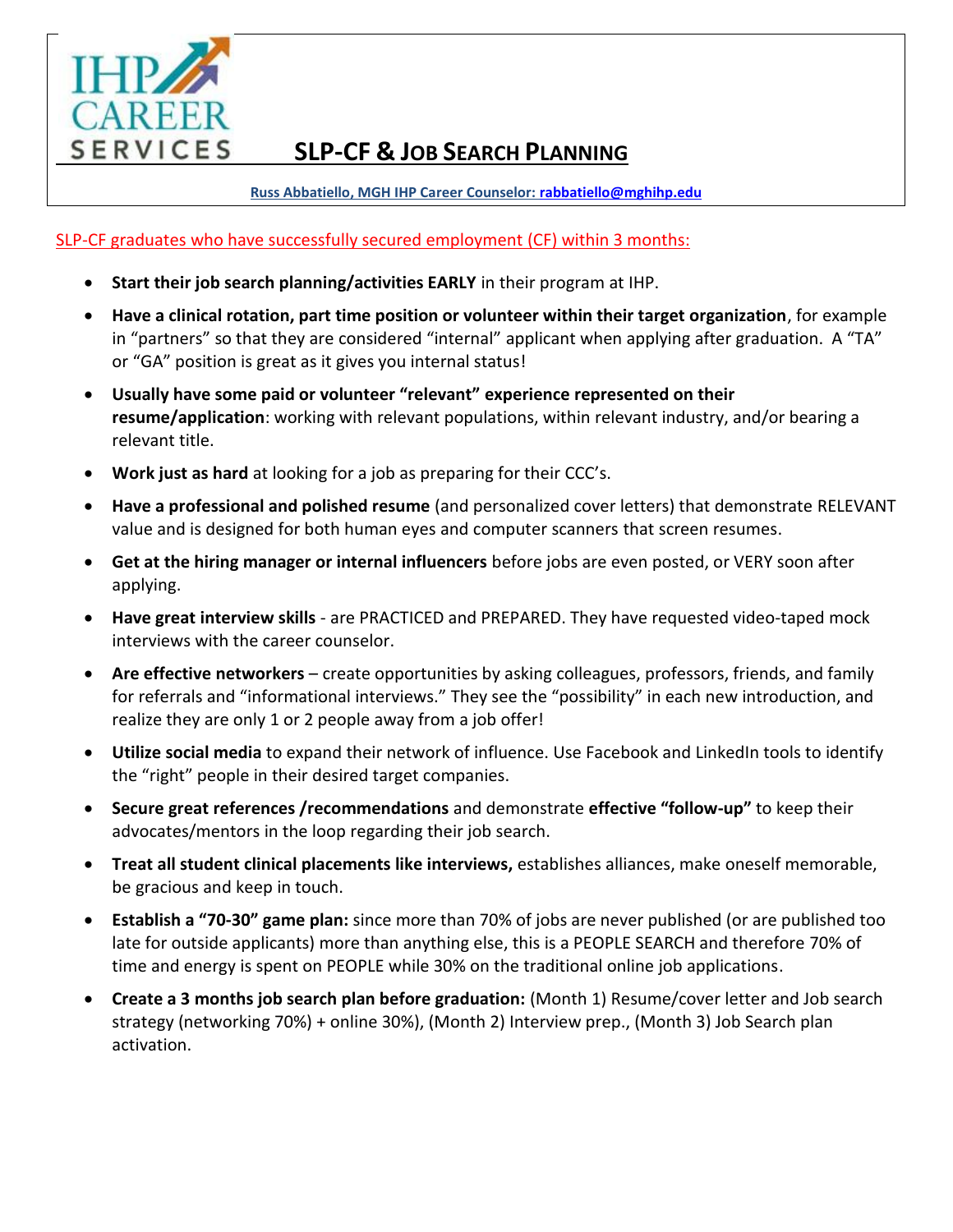## **A comprehensive Job Search includes….**

**\* Internet**: setting up email job alerts from job boards like indeed.com; saving company career pages in favorites/bookmarks; posting resume on job boards like CareerBuilder, indeed, and monster; doing targeted "advanced searches" on large aggregate websites like Indeed.com, SimplyHired.com, on local sites like craigslist, and on healthcare sites like healthcaresource.com. **\* A Networking plan**…..utilizing social media like LinkedIn, Facebook, local meet-up groups, healthcare fairs/events, association meetings - and asking for referrals and informational interviews. Starting with one's "inner circle" and branching out. See webinar at bit.ly/**1nGu24q \*Align job search with company's recruiting process** – since companies often hire from within or through good referrals FIRST, consider part time, per diem, volunteer work at your top companies. **\* Investigating some effective healthcare recruiters** who may be able to help put you in a Per Diem, Part time or Temp role toward become permanent.

**\* Creating a list of companies** for whom you'd like to work, and thinking through a systematic approach for reaching out to people within those organizations for "informational interviews" and referral meetings.

**\* Making phone calls** to employers and asking directly about future openings.

**\* Mailing/faxing/emailing** letters of interest to targeted employers.

**\* Get a group together to job search for each other**

- **Create balance** and spend the most time on the strategies that work for them.
- **Realize that this is more of a "people search"** then a job search –We already know the person, who knows the person who will help me get my next job!

## \*\*\*\*\*\*\*\*\*\*\*\*\*\*\*\*\*\*\*\*\*\*\*\*\*\*\*\*\*\*\*\*\*\*\*\*

**The first secret to finding job opportunities** and eventually getting hired is to connect with the people who will help you find the job you want. This starts with a strong foundation – your "inner circle."

**Here's the second secret:** a successful job search is more like a marketing campaign than it is an actual search. The traditional picture of job seeking is that you look for open positions that have been posted somewhere and follow a formal application procedure to be considered for them. But if 74% to 85% of positions are never advertised, how effective can this be? And with thousands of job-seekers applying for only those positions that are advertised, the competition can be overwhelming.

While a portion of your job search may be devoted to locating posted position, the only way to beat the odds and the competition is to market yourself actively and locate positions before they are advertised.

Most Effective Job Search Approaches:

 1. Networking and Referral-Building; 2. Contacting Potential Employers/recruiters; 3. Informational Interviewing; 4. Employing Recruiters and Agencies; 5. Searching Specialized Job Listings; 6.Internet Job Boards

Each of the top three approaches can produce:

- **Contacts**. An increased number of people in your network helping you seek out opportunities.
- **Referral**. Introductions to new people for your network or people with the power to hire you.
- **Leads**. Information about open positions or companies that might have opportunities for you.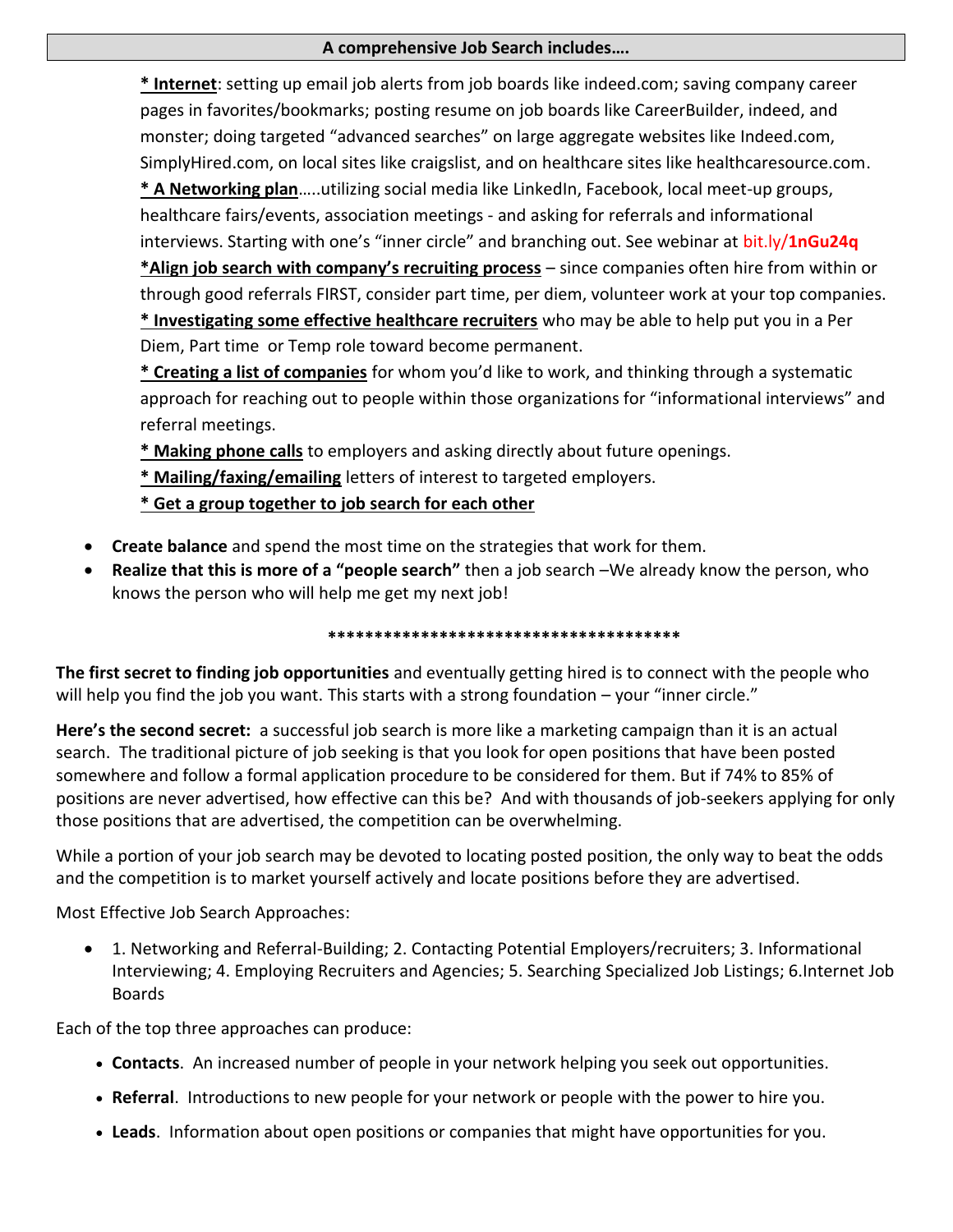#### **Networking Tools:**

Use the power of your network to get at "hidden" jobs. Start with your "inner circle" and then expand out, gaining key referrals along the way.

## **"How can I connect/find alumni or connections working in my field or company target?"**

### **A FEW WAYS TO CONNECT WITH ALUMNI:**

- (1) IHP's LinkedIn alumni group 1,700 members[: HERE](http://www.linkedin.com/groups?mostPopular=&gid=1466707)
- (2) Linkedin "Find Alumni" tool located under the "connections" tab in toolbar.
- (3) Facebook MGH IHP groups : [HERE](https://www.facebook.com/groups/groupsatmgh/)
- (4) Facebook Graph Search: explained on previous page
- (5) Could try to contact our alumni office to see if they have resources to connect with targeted alumni.

## **TWO TOOLS TO FIND CONNECTIONS:**

#### **FACEBOOK GRAPH SEARCH**

<http://jobsearch.about.com/od/facebookjobsearchgroups/qt/facebook-graph-search.htm>This is an article that talks about a Facebook search feature that allows you to search for Alumni, friends, and "friends" and "friendsof-friends" who work at a company of interest! Use the powerful search feature to see just how large your network is! Here are just a few search phrases you can use in your search bar on Facebook:

- people who attend mgh institute and are interested in Speech
- **•** people who attended mgh institute and are interested in Speech
- People who went to mgh institute of health profesisons and currently work at xxxx company
- Friends (or friends of my friends) who work at (company)
- Friends (or friends of my friends) who work at \_\_\_\_\_\_\_\_\_\_ (insert company name) and live in \_\_\_\_\_\_\_\_\_\_ (insert location)
- Friends (or friends of friends) who are \_\_\_\_\_\_\_\_\_\_ (insert job title)
- **Fiends (or friends of friends) who are recruiters**
- people who work at (company) who live in (location)
- people who work at (company) who went to (school)
- Friends (or friends of my friends) who have worked at \_\_\_\_\_\_\_\_\_\_\_\_(insert company name)

**\*\*\*\* Facebook Simple Search Tool:** Log into your Facebook account on google chrome, click - [this tool](http://www.intel-sw.com/blog/facebook-search/) (or copy/past[e http://www.intel-sw.com/blog/facebook-search/\)](http://www.intel-sw.com/blog/facebook-search/) . **See Pic Below!!!!**

| <b>Facebook Search</b>                                                                                                                                                                                                                                                                                                                                                          |  |  |  |
|---------------------------------------------------------------------------------------------------------------------------------------------------------------------------------------------------------------------------------------------------------------------------------------------------------------------------------------------------------------------------------|--|--|--|
| Posted on January 6, 2015 by shane - 30 Comments 1                                                                                                                                                                                                                                                                                                                              |  |  |  |
| Before using this tool it is recommended that you change your language settings in Facebook to<br>English (US) as we've been told some other language options do not support searching.                                                                                                                                                                                         |  |  |  |
| This is my Facebook search tool, please let me know what you think and share it on Social<br>Media. This has been developed with inspiration and support from Balazs Paroczay. The ideas<br>behind this tool are documented on Balazs blog.<br>NB. Your browser may need to be logged into Facebook for this to work. If there is a problem log<br>into Facebook and try again. |  |  |  |
| <b>Find People on Facebook whose</b>                                                                                                                                                                                                                                                                                                                                            |  |  |  |
| <b>AND</b><br>MGH Institute of Health Profil<br><b>Education</b>                                                                                                                                                                                                                                                                                                                |  |  |  |
| Speech and Language<br><b>AND</b><br>Current Job<br>▼                                                                                                                                                                                                                                                                                                                           |  |  |  |
| Search Facebook                                                                                                                                                                                                                                                                                                                                                                 |  |  |  |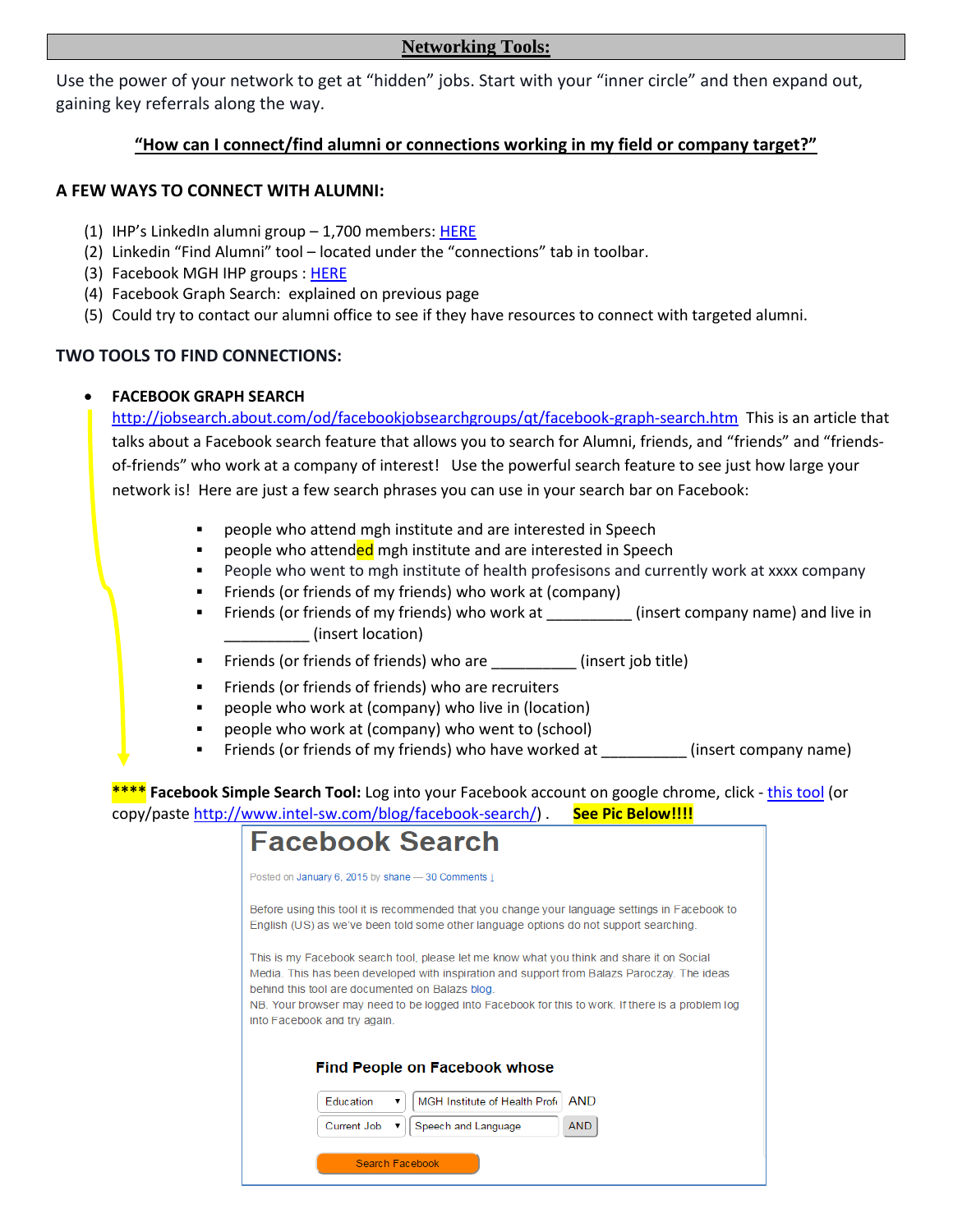### **LINKEDIN GROUPS, ALUMNI, AND COMPANY CONNECTIONS**

#### <http://www.linkedin.com/groups?mostPopular=&gid=1466707>

IHP's official Student and Alumni Networking Group on LinkedIn. Puts you in contact with 1,700+ other IHP grads . Think of it as an alumni database, but even better because you can see their professional profiles!

- Once into the "members" tab (click the tab "members" or click the actual number), use the "search" box to hunt for relevant people according to where they are working. You can search on locations, job titles, people's names, and companies.
- Be sure to join your undergrad alumni group(s) and perform the same search!
- Under the "connections" tab in your main header, click the last option "find alumni" to access an easy to use filter for finding relevant alumni in your location and company of interest.
- Use the main search bar up top to hunt for target companies of interest. Simply put the company name in the box and search. The company page on LinkedIn will reveal how you are connected in the upper right side of the screen!
- Join groups of people with common interests! You can use the main search bar to search for various nursing groups nationwide. Try "speech and language" as search phrase.
- Research profiles of professionals who do what you want to do at "target companies" to see the "kinds" of people that company liked to hire!

| <b>Search LinkedIn</b>                                                   |                     |          |  |
|--------------------------------------------------------------------------|---------------------|----------|--|
| Posted on March 30, 2015 by shane - 6 Comments                           |                     |          |  |
|                                                                          |                     |          |  |
| <b>Find People on LinkedIn whose</b>                                     |                     |          |  |
| Location is                                                              | boston              | AND / OR |  |
|                                                                          |                     |          |  |
| Current Job                                                              | Speech and Language | AND/OR   |  |
| Keyword Search:   MGH Institute of Health Professions<br>Search LinkedIn |                     |          |  |
|                                                                          |                     |          |  |

#### **\*\*\*LinkedIn Search Tool – [Click Here](http://www.intel-sw.com/blog/search-linkedin/) and see pic below:**

Testimonial from student 10/15/2014:

"Hi Russell,

I hope all is well with you. I took your advice and reached out to several Facebook and LinkedIn friends with great results. A friend's aunt who is the V.P. of Operations at a XXXX clinic referred me to the Director who is looking for a full time CF at the clinic. **The position isn't even listed publicly yet.** They called today and asked me to come in for an interview tomorrow afternoon. I'm very excited and glad I did what you said."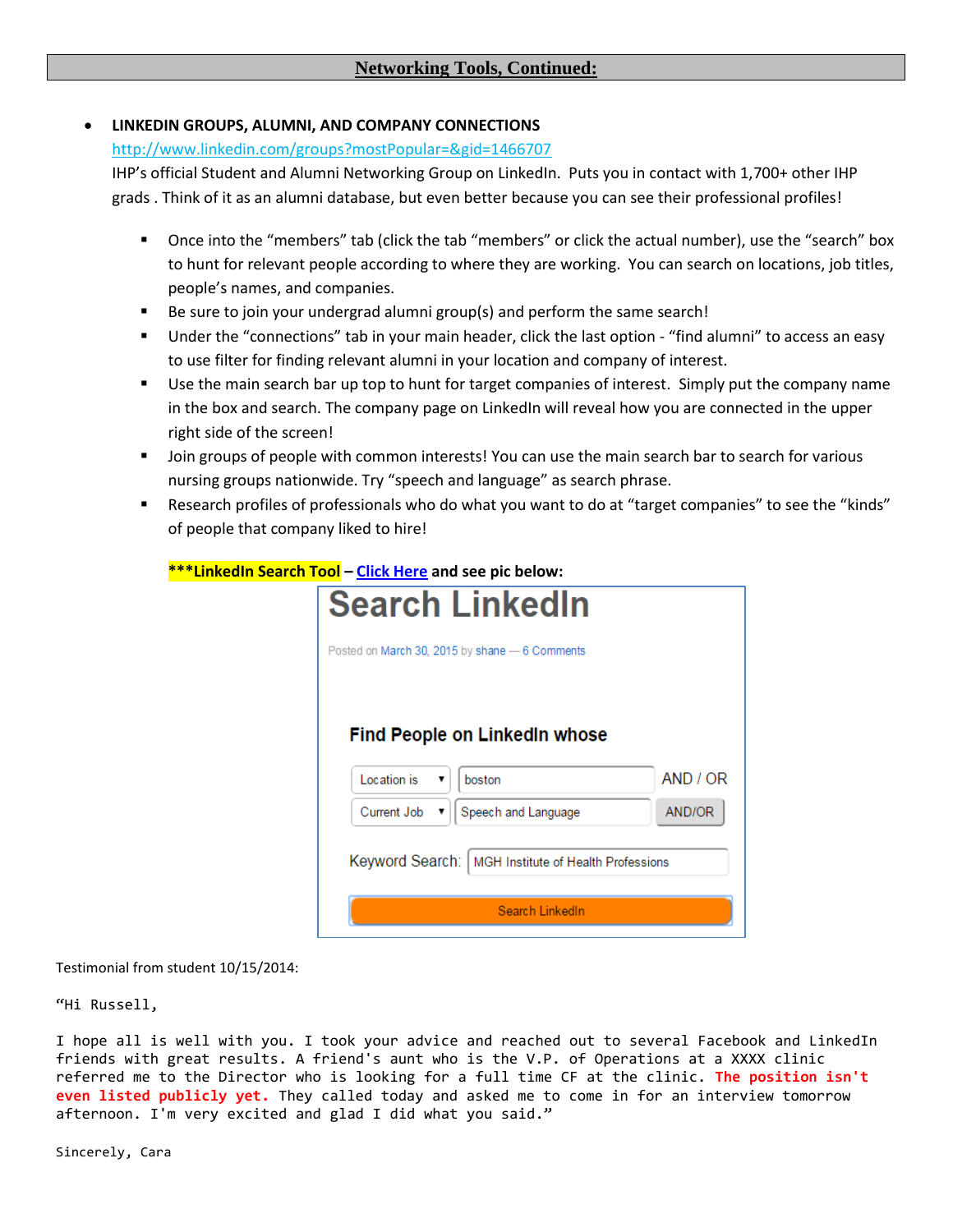# **MGH IHP Job Boards**

#### **Jobs that are specifically posted for IHP students and graduates from local employers be sure to check out:**

<http://www.linkedin.com/groups?mostPopular=&gid=1466707>

- This is our IHP Networking Group on LinkedIn. Once a member, enter the group page and click the "jobs" tab and then the "job discussions" link on the left hand side of the page to see all job postings sent in by employers around the country – looking specifically for IHP students/grads.

<https://www.facebook.com/MghIhpJobNetwork>

-MGH IHP Jobs Network Page on Facebook - "follow" or "like" the page to have job postings come into your homepage feed. Check the page regularly and "like" things once in a while or the update will disappear from your active "home page" feed.

<https://www.facebook.com/groups/groupsatmgh/>

-MGH IHP "Student Groups" page – from here join "**JOBS AND INTERNSHIPS**" groups for Jobs.

# **Other Recommended Job Boards**

- <http://www.asha.org/certification/Clinical-Fellowship.htm> ASHA's info on CF's, also some good career resources on their job search pages.
- <http://www.schoolspring.com/> THE site for jobs in schools. Be sure to create a complete profile!

## [www.indeed.com](http://www.indeed.com/)

THE search "aggregator" that will search thousands of websites on the web. This should be you're "bread & Butter" for the job search. Try phrases like "speech clinical fellow" or "Speech CF" in the general search box.

•Be sure to try the "advanced search" filters like searching "with these words in the title."

In the "With these words in the title" filter, try different strings to cut down on time, like:

 - Speech or "clinical fellowship" or "CF" or SLP or "SLP\_CF" or CFY -You can try the filters "With the exact phrase" box with something like "new graduate" or "new grad" or "cf"

• You can set up "email job alerts" so the new jobs based on your criteria are emailed to you each day!

• You can sort jobs by "salary range" which could help you zone in on entry-level/little to no experience positions. This filter on the left side of your screen once you conduct a search.

• Here is a good article on using indeed.com - [http://www.brazencareerist.com/blog/2014/07/30/10-hacks](http://www.brazencareerist.com/blog/2014/07/30/10-hacks-using-indeed-com-job-search/)[using-indeed-com-job-search/](http://www.brazencareerist.com/blog/2014/07/30/10-hacks-using-indeed-com-job-search/)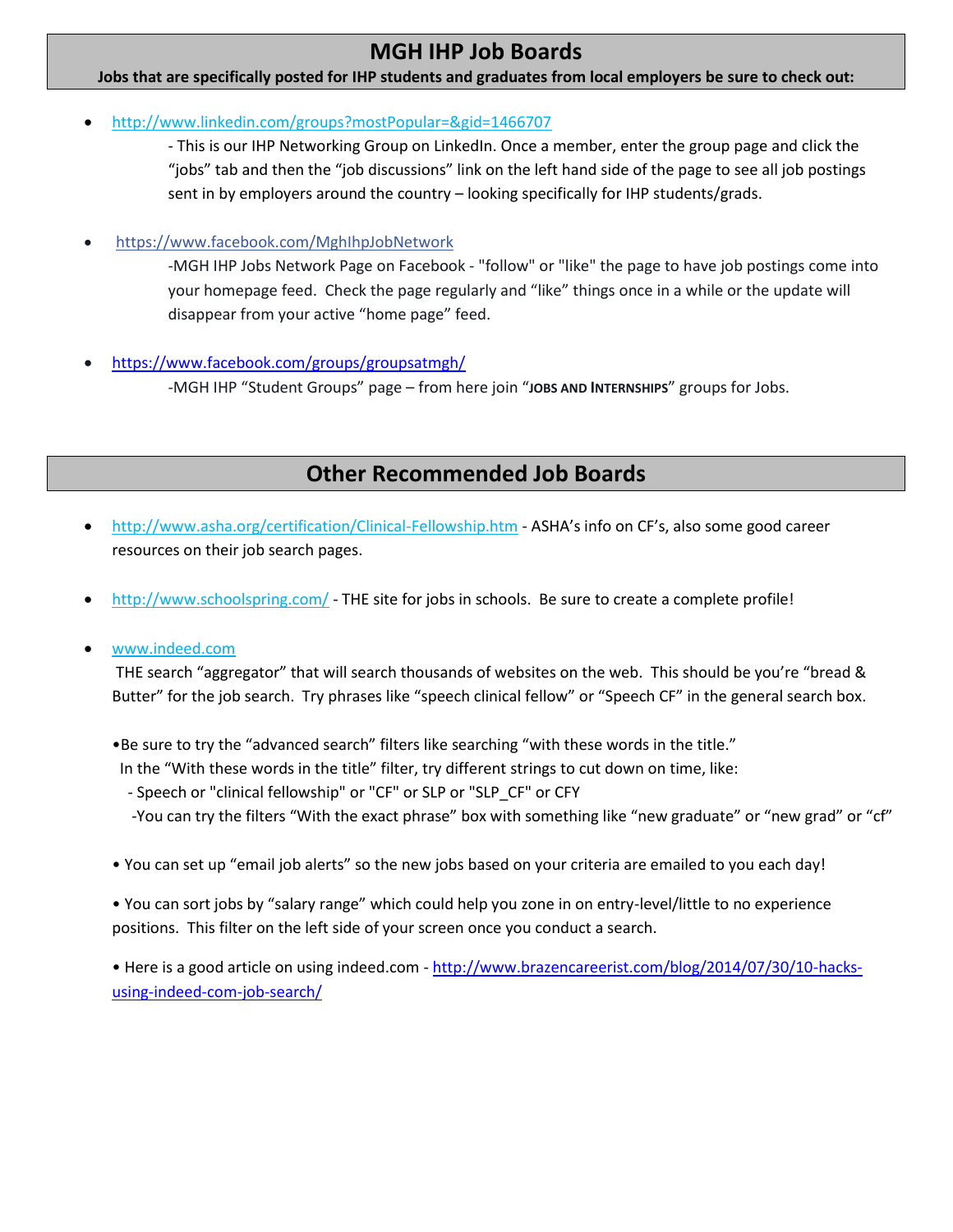## **Other Recommended Job Boards, Continued…**

### **HOW TO USE TWEETMYJOBS IN YOUR CAREER SEARCH**

**Go to<http://tweetmyjobs.com/quicksubscribe>**



It's helpful to **think of TweetMyJobs as a TV**. Instead of choosing between basic or expanded cable, this screen is where you pick each individual channel you want to watch. On TMJ, these "channels" are really just Twitter accounts that tweet *specific types of jobs* that are being posted in a *specific are*a: For example, **Speech** jobs in the **Springfield, IL** area. Just pick a job type and a location, hit "follow" on the channel you want to get updates from, and you're good to go.

<https://boston.craigslist.org/search/jjj>

A really good job search resource for smaller clinics, outpatient locations, private practice - usually needing to fill positions quickly, and locally. Usually very easy to apply and often goes directly to a real person, rather than a computer.

- **EXECLICE 15 In A** Click the "search title" filter to hunt for relevant jobs much easier.
- <http://jobs.healthcaresource.com/> healthcare recruiting and job search tool used by over 2,300 facilities nationwide. Search by job titles, keywords, and geography. Over 38,000 jobs listed!
- <http://jobs.mshahearsay.org/jobseeker/search/results/> Massachusetts Speech-Language Association job board. I suggest concentrating on the internal "job listings" which show up at the top, rather than the ones "from the web." Most of the Web listings are from recruiters and found on indeed.com any way. No need to post your resume here, nor any website other than schoolspring. Posting your resume for public access opens you up to a lot of irrelevant calls from recruiters who are likely merely "fishing."
- <http://www.speechpathology.com/slp-jobs/> many recruiters and employers on this website. You can post your resume here as well and likely get calls from different agencies around the country.
- <http://www.slpjobs.com/> allows you to filter by CFY
- <http://www.ebshealthcare.com/speech-language-pathology-jobs> EBS healthcare offers a number of nationwide SLP and CF opportunities.
- [JobsSLP.com](http://www.jobsslp.com/) Nationwide Speech Therapy Employment Opportunities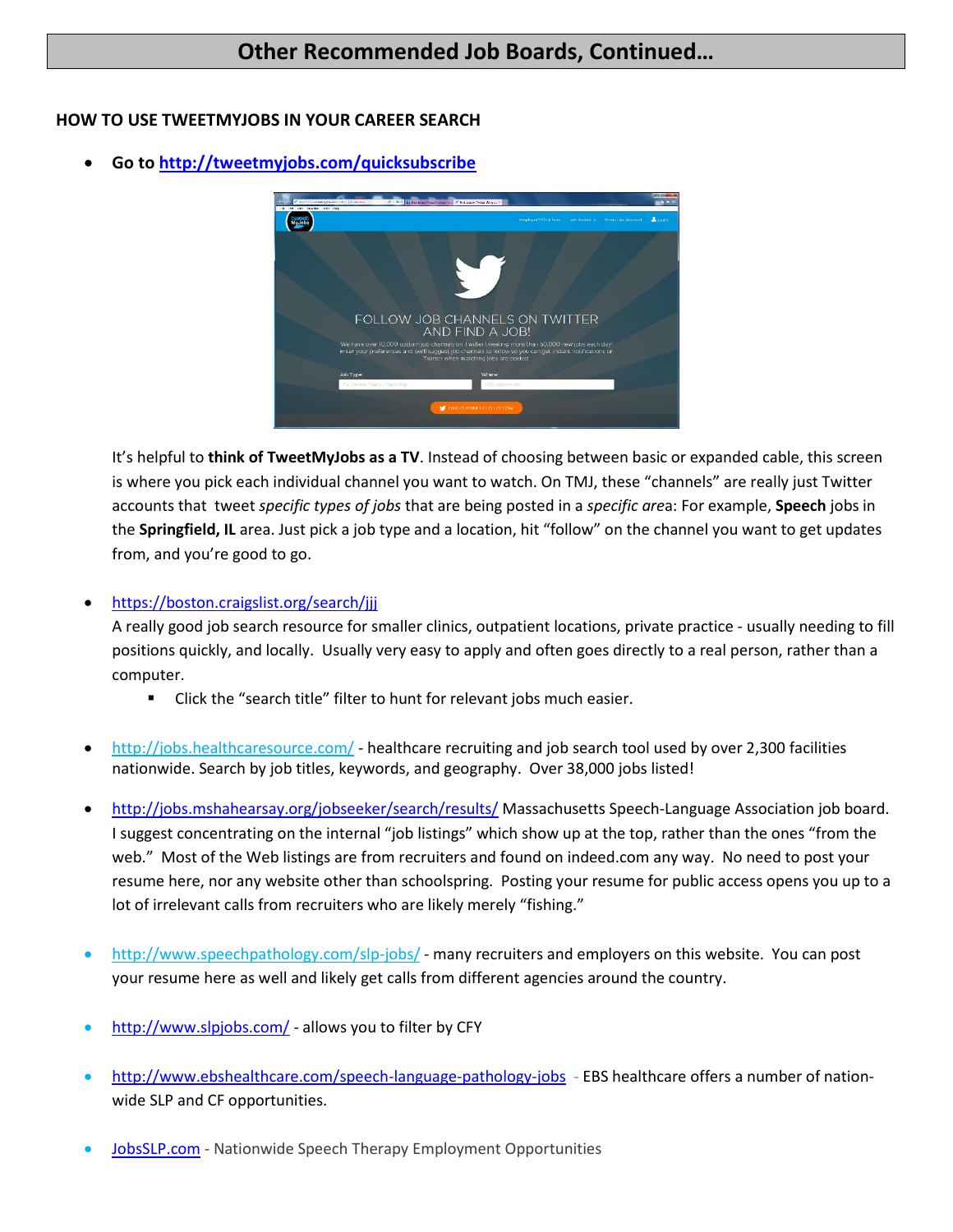# **Additional Resources/Articles:**

[www.glassdoor.com](http://www.glassdoor.com/)

Great website to research companies: see company reviews, see interview questions, & get real salary information. They also have this free tool then let's see where most of your jobs are, in the country:

<http://www.bbb.org/>

Use to research companies and or staffing/recruiting agencies.

- <http://www.mghihp.edu/current-students/osa/career-services/networking/default.aspx> IHP webinar on how to network effectively.
- <http://health.usnews.com/best-hospitals> U.S. news and World report hospital rankings
- <http://www.mahospitalcareers.com/> Massachusetts Hospital Jobs Board
- <http://us.jobs/> State Jobs as well as local companies
- <https://www.usajobs.gov/> Government Jobs

# **Tips for Your Online Job Applications:**

- Combine cover letter and resume into one Word document (2003 .doc is best) as some applications only let you upload ONE document. You ALWAYS want to include a personalized cover letter.
- "Upload" your resume, rather than "copy-paste."
- Be sure to treat each text box in the application as a "gate keeper." Fill everything in…do not type "see resume." Be mindful of red asterisks.
- Some applications come with "prescreening questions" be sure you are applying for positions where you match their minimum qualifications or exceed them by a little. If you not meet even one of the prescreen questions – your application is likely to be rejected.
- Save your usernames and passwords try to use one password that contains at least 8 characters, a capital letter, and a number.
- Be sure to include salary expectation if asked….very reasonable figure to get through the screening.
- Add an "inside referral" source if you can for the section that asks "how did you hear about the job."
- If there is an option to include "skills" or other kinds of content, maximize the space and use every character – these sections can be "searched" for keyword recognition.
- Be sure to save your work along the way many online applications will "time out" after a while. Be sure to save before clicking to next screen.
- Call HR a few days after you submit to make sure it came through okay. Even better to get someone on "inside" to call for you to advocate for you!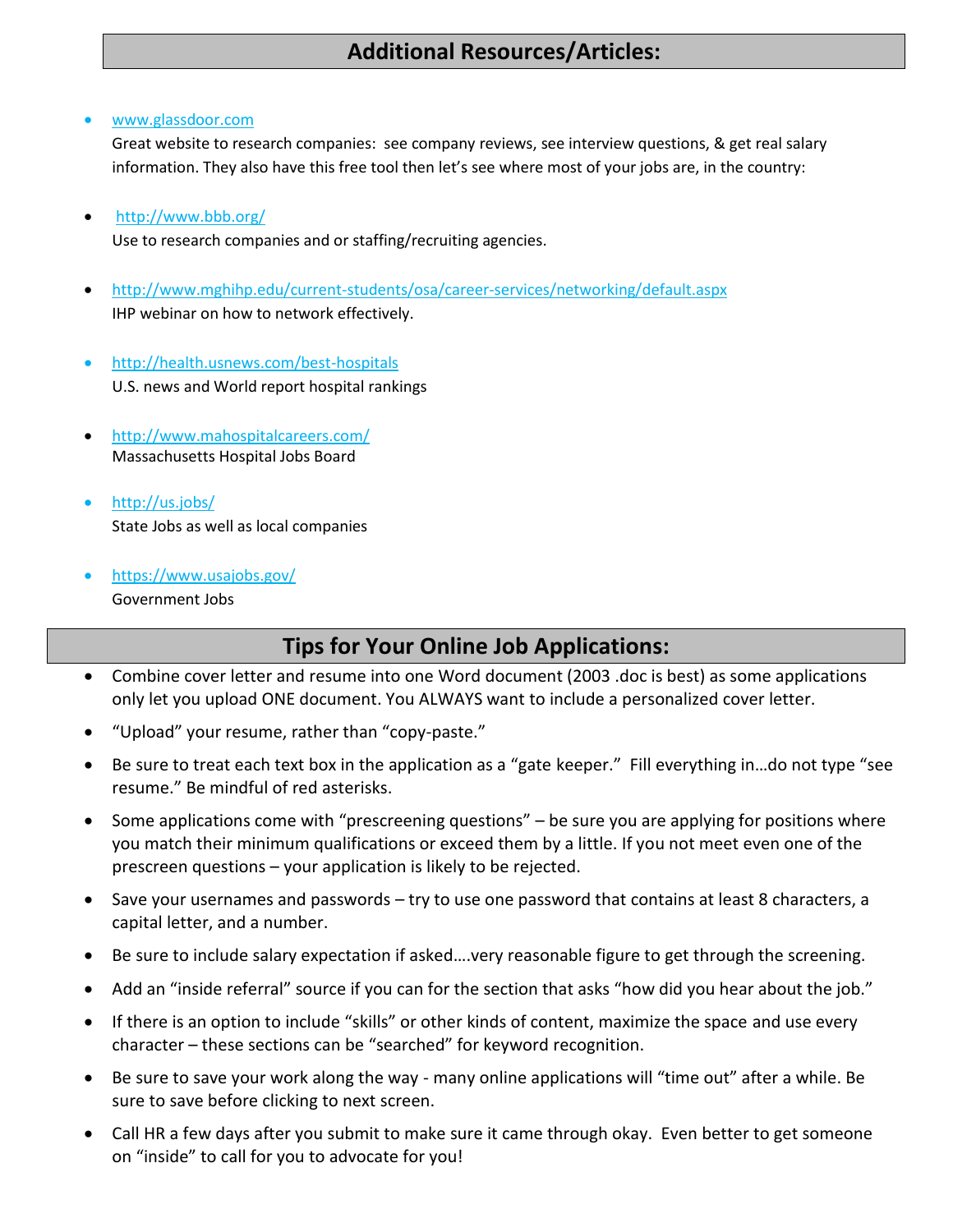- Time is of the essence….usually HR will look at applications in the order they come into the system. So earlier the better, to apply.
- If asked what schedule you are willing to work, be VERY flexible suggest indicating you are open to ALL days and times.

## **Tips for Internet Job Search**

- Always research who may be in your network relative to a particular position or company! Utilize social media tools and your "inner circle" to reach "insiders" at your target companies!
- Apply directly on a company website instead of third-party sites like a recruiting firm or monster. Go to the SOURCE whenever possible.
- Bookmark company career pages (favorites) so you will know immediately when new jobs are posted. Time is of the essence; most companies look at resumes in order they are submitted.
- Set up email job alerts on sites like indeed.com, so new jobs are emailed to your inbox each day.
- Ask your career counselor for a "job application log" to make it easy to track what jobs you have applied to and people whom you've met.
- Utilize "title-only" search filter in the "advanced search" and include the search keyword phrases "new grad nurse," "new graduate, "entry level nurse," "nurse residency", "BSN", "clinical nurse"…etc.
- Try applying to various-sized companies. Mid-sized and smaller companies tend to have a more "human" recruiting process and chances are higher that human beings review your applications.

#### **All Partners Hospitals WebSites:**

- [Brigham and Women's Hospital](http://www.brighamandwomens.org/)
- [Massachusetts General Hospital](http://www.massgeneral.org/)
- [Brigham and Women's Faulkner Hospital](http://www.faulknerhospital.org/)
- [Martha's Vineyard Hospital](http://www.mvhospital.com/mvh.php?page=home&pid=8)
- [McLean Hospital](http://www.mclean.harvard.edu/)
- [MGH Institute of Health Professions](http://www.mghihp.edu/)
- [Nantucket Cottage Hospital](http://nantuckethospital.org/)
- [Neighborhood Health Plan](http://www.nhp.org/Pages/home.aspx)
- [Newton-Wellesley Hospital](http://www.nwh.org/)
- [North Shore Medical Center](http://www.nsmc.partners.org/)
- [Partners Community Healthcare, Inc.](http://www.partners.org/For-Medical-Professionals/Partners-Community-Healthcare-Inc.aspx)
- [Partners HealthCare at Home](http://www.partnersathome.org/)
- [Spaulding Rehabilitation Network](http://www.spauldingnetwork.org/)
- [BWH Brookside Community Health Center](http://www.brighamandwomens.org/Departments_and_Services/medicine/services/primarycare/offices/brookside.aspx)
- **[BWH Southern Jamaica Plain Health Center](http://www.brighamandwomens.org/Departments_and_Services/medicine/services/primarycare/sjphc/default.aspx)**
- [MGH Charlestown HealthCare Center](http://www.massgeneral.org/charlestown/)
- [MGH Chelsea HealthCare Center](http://www.massgeneral.org/chelsea/)
- [MGH Revere HealthCare Center](http://www.massgeneral.org/revere/)
- [Boston Healthcare for the Homeless](http://www.bhchp.org/)
- [Codman Square Health Center](http://www.codman.org/)
- [Dorchester House Multi-Service Center](http://www.dorchesterhouse.org/)
- [East Boston Neighborhood Health Center](http://www.ebnhc.org/)
- [Geiger-Gibson Community Health Center](http://www.hhsi.us/metro-boston/geiger-gibson-community-health-center/)
- [Lynn Community Health Center](http://www.lchcnet.org/)
- [Martha Eliot Health Center \(Jamaica Plain\)](http://www.childrenshospital.org/clinicalservices/Site2274/mainpageS2274P0.html)
- [Mattapan Community Health Center](http://www.mattapanchc.org/)
- [Neponset Health Center \(Dorchester\)](http://www.hhsi.us/metro-boston/neponset-health-center/)
- [North End Community Health Center](http://www.massgeneral.org/northend/)
- [Salem Family Health Center](http://www.nsmc.partners.org/web/locations_detail/salem_family_health_center)
- [Peabody Family Health Center](http://nsmc.partners.org/peabody_family_health_center)
- [South Boston Community Health Center](http://www.sbchc.org/)
- [South End Community Health Center](http://www.sechc.org/en/)
- Upham's [Corner Health Center](http://www.uphamscornerhealthctr.com/)
- [Whittier Street Health Center](http://www.wshc.org/)
- [Asthma Center](http://www.asthma.partners.org/)
- [Center for Connected Health](http://www.connected-health.org/)
- [Center for Personalized Genetic Medicine](http://pcpgm.partners.org/)
- [Online Specialty Consultations](https://econsults.partners.org/v2/%28dl13ig25tel10jybenhxix45%29/Default.aspx)
- [Research Ventures and Licensing](http://rvl.partners.org/)
- [Mongan Institute for Health Policy](http://www.instituteforhealthpolicy.org/)
- [Telestroke Center](http://telestroke.massgeneral.org/default.aspx)
- [Partners Harvard Medical International](http://www.phmi.partners.org/)
- [Partners International Medical Services](http://www.partners.org/international/Default.aspx)
- [Center for Integration of Medicine and](http://www.cimit.org/)  [Innovative Technology](http://www.cimit.org/)
- [Dana-Farber/Partners CancerCare](http://cancercare.harvard.edu/default.html)
- [Harvard Clinical Research Institute](http://www.hcri.harvard.edu/)
- [Ragon Institute of MGH, MIT and Harvard](http://www.ragoninstitute.org/index.html)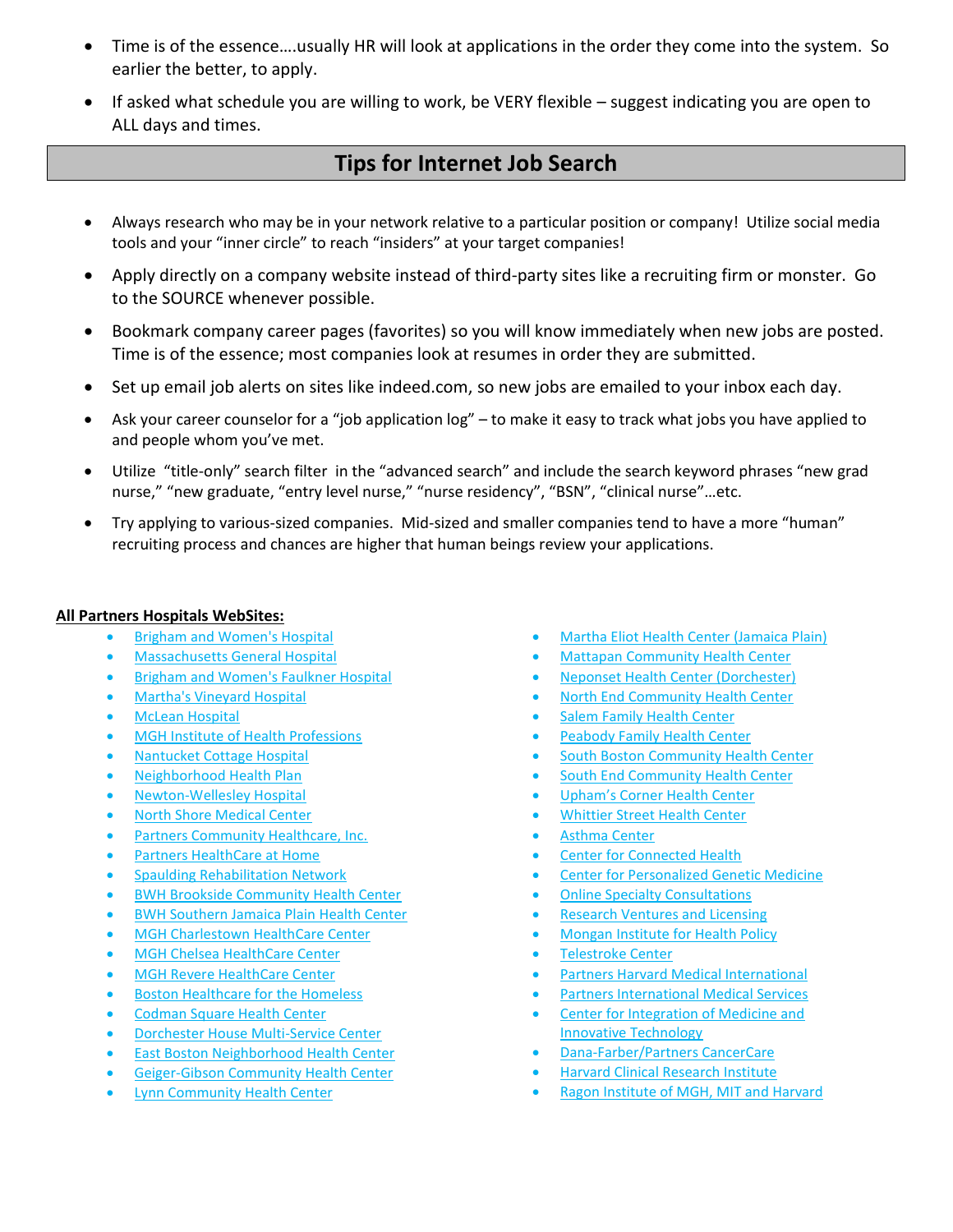# **Advice from student SLP's on job searching:**

- o **Check out ASHA** They have a career finder page:<http://careers.asha.org/search.cfm> which is quite helpful. I also created a profile, posted my resume, and applied for jobs through this site. It is also possible to narrow your search to positions that are open to hiring new grads. One downside: recruiters do check through the asha website and you may receive a few extra phone calls about positions that you aren't interested in; however, they are typically very respectful, helpful, and won't call back if you don't want them too.
- o **Call!** I found a few positions through ASHA or other job search websites (like Monster or CareerBuilder) and then just cold called the HR number listed. Typically they'll be quick to answer the basic questions that you need to know (Does this position accept CF applicants? Is there an SLP who could supervise me? etc…). I talked with one hospital that couldn't offer supervision but encouraged me to apply after I gain my CCCs.
- o **Talk with Recruiters.** At first I found it really awkward to have these people call asking about where I wanted to work and what setting all while trying to get me to apply for a job with one of their contract placements; *however*, this is to your advantage! The recruiter is trying to find good people to fill positions- you're looking for a job: **Talk to them!!** The ones I talked with during my search included: Soliant Health ; PediaStaff; Mediscan Staffing; PPR Healthcare; ProCare Therapy; Sunbelt Staffing, and CompHealth. Each recruiter gave me some advice; however, I stuck to my goals and didn't apply for any jobs I wasn't really interested in. Also I can only vouch for CompHealth because that's how I found my job and the recruiter was a great resource and arranged a paid trip to visit the site and do the interview (I came 6 hours to work here). Some medical settings rely on recruiters to find new hires and weed out the crazies- so check them out.
- o **Stay in Touch!** The people who graduated before you, graduate and undergraduate professors, clinical supervisors: all of these people can let you know when a great position opens up. They also usually know the inside scoop and can give you a good idea of what the position entails.
- **Check out the ASHA Convention!** I have to admit that I haven't been yet; however, I have a few friends from grad school that went to the convention and found their positions after talking directly with recruiters at the job fair. They came ready with resumes, bright smiles, and confidence in their abilities.
- o **Be flexible.** "You will find a job- it may not be your absolute dream SLP position- but you'll have a job" This quote from a professor of mine is a good thing to remember. You're an SLP so you are probably pretty well rounded in many areas- perhaps you should apply for something that stretches you a little! I wouldn't suggest applying for any long-term care or SNF position as a CF because there can be challenging code of ethics issues that come with the mess of medicare. Other than that- go for it! Perhaps you are the perfect addition to an autism clinic- a home health program- a hospital – a small area school – whatever!

# **Even More Suggestions from SLP Students!**

## 1. Call in a favor

- If you know anyone currently working there, or anyone who has worked or volunteered there, ask them to put in a good word for you. It's always excellent when your good reputation precedes you in an interview.
- Ask them for the decision maker's name and contact information. This will save you lots of time and energy.

## 2. Is there space on their team?

 Contact the practice, hospital, etc., to find out if they have CF openings. ASHA only allows for an SLP to carry (I believe) 3 CFs at a time.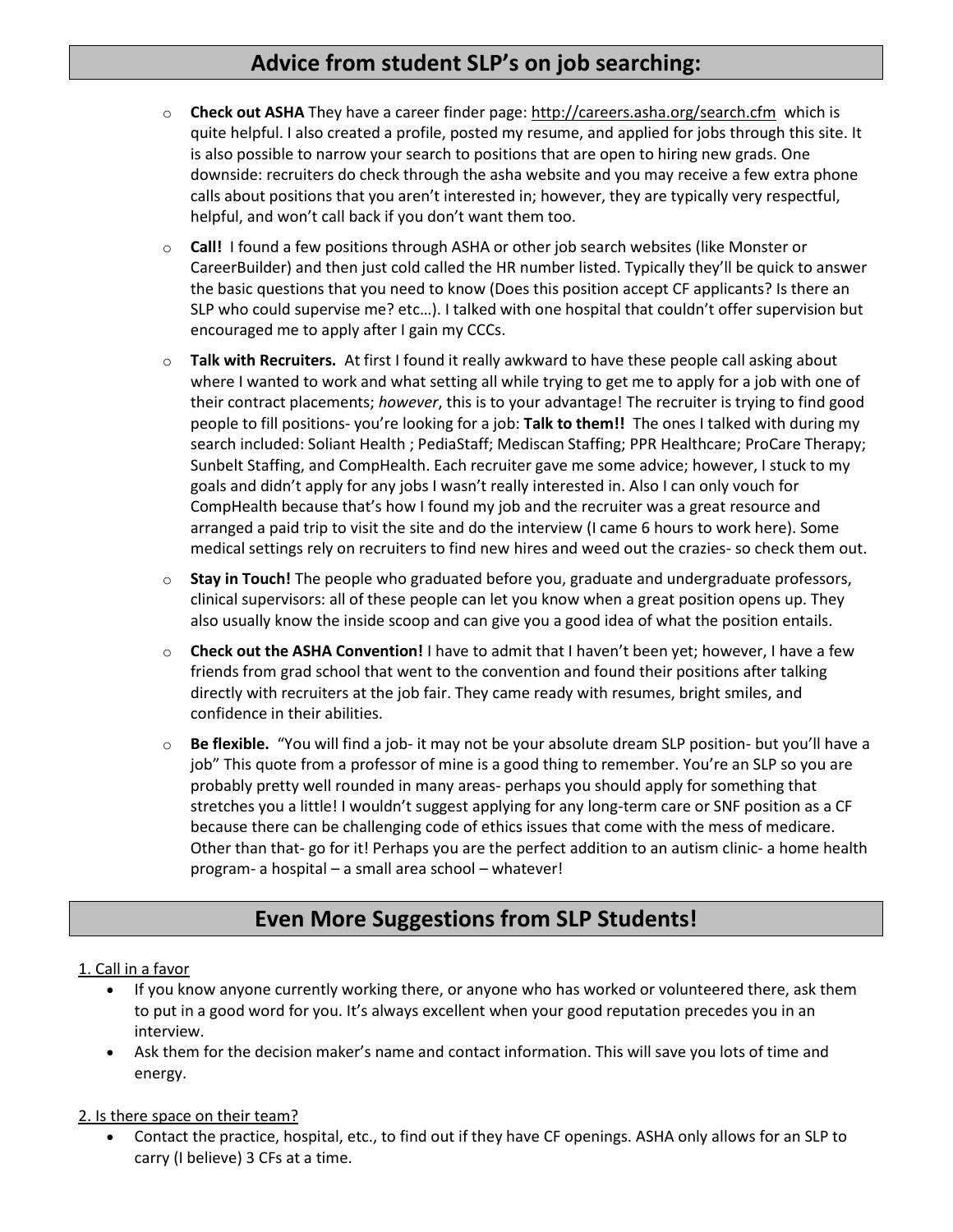## 3. Play to your strengths

 Because you are new to the field, your resume should reflect the range of clients and types of speech and language issues you've worked with. As you get more years under your belt, your resume will be more focused on the places and positions you've worked in. They will speak often for themselves.

## 4. Formatting

- If you are emailing your resume/CV, always put it in the most readable format. This is especially important if you are using a mac/apple computer. The best format is the Word 97–2004 Word Document (.doc) format, and not the mac/apple (.docx) format.
- To do this, got to <save as>, then select the format listed above <.doc>. Not everyone has a mac. Not everyone has the latest version of Microsoft Office. You may have a beautiful resume/cv, but if the important people can't open it, they will be irritated.

## 5. Keep it brief

- Try to keep it to a single page. As a new SLP, you won't have to worry about fitting 20-SLP positions into small space.
- Start with your most recent work experience and work backwards.
- If you are long winded (like us), shrink the margins on all 4-sides of the page to fit it in. You know, the opposite of what we used to do with our term papers.

## 6. Keep it readable

- No tiny fonts. Your future employers are awesome SLPs, but they do not have your youthful eyesight. Keep the font at 11 or 12.
- Only one style of font allowed per resume. Make your resume beautiful, not confusing.

## 7. Bring your team

- Include 3, recent, strong, and relevant letters of recommendation with resume and cover letter. It's always great if your future boss knows, and likes, your current mentors and cheering squad. Try to include letters from mentors who have worked in the same practice setting as the one your are applying for. For better or worse, birds of a feather flock together.
- Remember the formatting advice above.

## 8. Proofing, Profing, Prooffing

 Yor writing skills are there first impression of yor intelligence. Have a friend with strong writing skills proof it for you. We know that you are intelligent and gifted! You've made it this far. We want the world to know too.

## 9. Be Honest

- Play to your strengths, but do not lie.
- If you are expecting a license or degree to clear, put in promised fulfillment date (i.e., graduation date) or write in the filed on date.

## 10. Follow up

 After you've submitted your cover letter, CV/resume, and letters of recommendation, follow up with a polite and enthusiastic phone call or email. This may give you an idea of your chances of landing the position. The employer will appreciate your professionalism.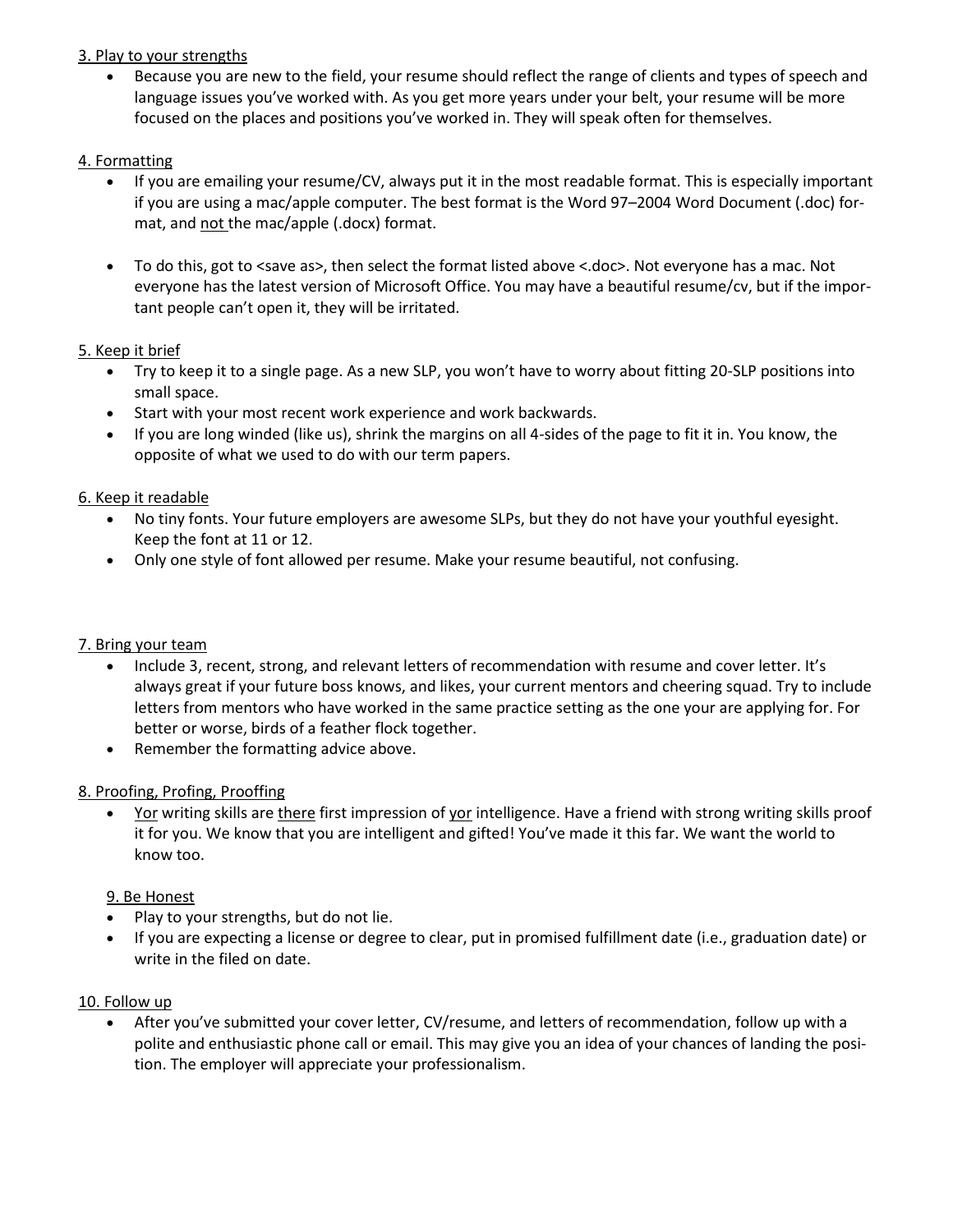## **WHAT TO DO FIRST?**

Here is what I did do very early on that seemed to be the best use of my time. Start doing these as soon as possible.

- Write your resume. Do this as soon as possible so you can take your time and do it right. Nothing is as frustrating as seeing a job opening and not being able to apply right away because you don't have a resume yet. I used this [article](http://blog.asha.org/2011/08/11/resume-preparation-tips/) from ASHA as well as a bunch of sample resumes like [this](http://www.jobbankusa.com/resumes/free_samples/examples_templates_formats/speech_language_pathologist.html) one to get started. The sample resumes helped me the most, and there are tons of others. Just use search words like "slp," "cfy," "resume," "example," "sample," "template," or anything along those lines.
- Get your professional references lined up. I already had a good idea of who I wanted to use as my references, but you need to start thinking about it early on. Go ahead and get their permission. I used people who spent a good deal of time with me and knew me pretty well. For my list of references I found examples online lik[e this](http://www.jobinterviewtools.com/blog/index.php/format-a-list-of-job-references/) one and modified it to fit my needs. One thing I did differently was list their professional title as well as their professional relationship to me. (ex. Professional title: Associate Professor, Professional relationship to me: Thesis Advisor)
- Get your priorities straight. Start figuring out what you want in a job. Here are some things to think about: setting, location, age group, schedule, flexibility, work environment, salary, benefits. This will be different for everyone, but I started out with a very open mind as far as setting goes. I was willing to work with kids or adults, in-patient, out-patient, whatever. I was open to working in a school, but really as a last resort. (The schools in my area actually pay SLPs relatively well compared to other schools, but not compared to other settings). I knew the level of supervision was important to me, and I wanted to have my CFY supervisor available on-site. My biggest priority was location. I wanted a job along the Gulf Coast, preferably in my home town. As you start really getting into the interview process and comparing different companies, more of your priorities will become apparent.
- Get a game plan. Here is where I think a lot of people get frustrated with the job search. They get on the computer and only type "slp JOBS" into Google. After doing that over and over again, I decided to change my tactics. I started searching for SLPs or speech therapy in the area as if I was a parent or patient looking for a place to get therapy. I went online and made a list of all the facilities in the area that employed SLPs and their contact information. Another great place to look for facilities is in the yellow pages of the phonebook under "speech-language pathology," "speech therapy," or "rehabilitation centers." Honestly, I found the facility that hired me from the phonebook. You can also just look for facilities as you are driving around town. It's amazing the places you don't notice until you are looking for them. Make a list and keep it handy for later.

#### **STARTING THE JOB SEARCH**

Ok, so as graduation starts getting closer and closer you can really kick the job search into high gear. Positions are going to be available, and employers are going to be looking to hire you. Here are some tips:

- You know that list of facilities you made. Call them. Who cares if they don't have listed a job opening online. Call them and ask to speak to the therapy director. If no one answers leave a message (I hate leaving messages). It got to the point where I had this little speech I said over and over again: "Hi, my name is Haley Bee, and I am going to be graduating in May as a speech therapist. I am looking for a CFY and I was wondering if there will be any job openings at your facility." If I had to make an estimate I heard back from about 3 out of every 5 facilities I called and about 2 out of those 3 were looking to hire someone.
- Staffing Agencies. They sure are annoying aren't they? Don't get me wrong, some of the people I talked to were very nice and helpful, but others gave me a bad feeling. One I talked to tried to get me to tell her all of the other companies I was in contact with. Maybe that's normal, but I didn't have a good feeling about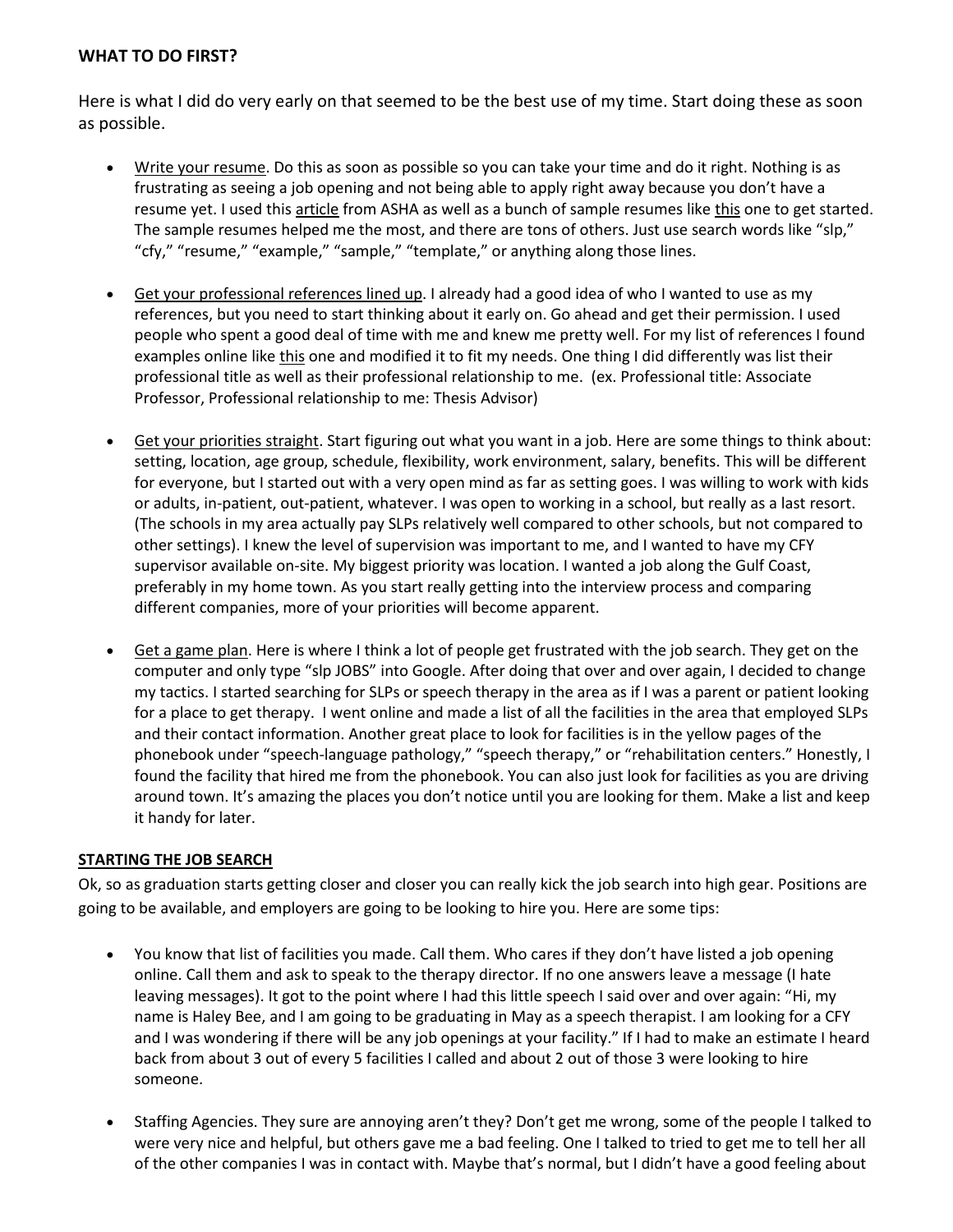it, so I lied to her and told her no one. I called a few agencies when I saw some job openings online, but by the time I got to them the jobs were never available anymore. They always had wonderful opportunities available halfway across the country. I would be extra cautious with all of these agencies because when it comes down to it, they are trying to make money by hiring you. Now here I go being a hypocrite. I was hired through a staffing agency. Here's the difference though; most SNFs use an agency to hire therapists. I contacted the SNF first, knew that I liked it, and then was sent to the agency for that specific job.

 Just to be extra thorough, keep an eye open for job postings online. I bookmarked th[e ASHA career](http://careers.asha.org/search.cfm)  [center](http://careers.asha.org/search.cfm) and [therapyjobs.com](http://www.therapyjobs.com/) and checked them periodically. Here is why this is not my number one recommendation for job searching. For almost every job you apply for, you have to set up a profile and fill out a long application. And all of this, just so someone can call you to tell you the job you wanted isn't available and to harass you about taking a job 1000 miles away. This seemed like the biggest waste of time for me. You may want to have a cover letter template ready, because a lot of the online applications required one.

## **INTERVIEW TIPS**

So, you found an opening, applied for a job, and heard back with good news…they want to interview you! While I was job searching I had a couple different types of interview experiences: phone interview, long drawn out direct hire interview, and SNF interview though a staffing agency. The most important thing I did for interviews was make a list of questions for employers. During each interview I looked at this list to make sure they told me everything I needed to know. Then when they asked for questions from me I was prepared. That's what I started with, but of course I asked more questions based on what they told me. Here is my list:

- 1. What's the typical caseload? (# patients, types of patients)
- 2. How much of the day would I spend doing therapy vs. evaluations?
- 3. What are the typical hours?
- 4. What happens if a client does not show up for their appointment? Do therapists still get paid for time?
- 5. Is there a productivity standard? If so, what is it?
- 6. What paperwork/documentation am I expected to complete on a regular basis?
- 7. Is there time dedicated to paperwork?
- 8. What technology resources are available to me here? (ex: laptop, AAC devices, iTouch, iPad, etc.)
- 9. What type of support will be available to me as a CFY?
- 10. Do you have a CFY mentor available for me? Have they had a CFY before?
- 11. How many other therapists work here?
- 12. What types of support for continuing education do you offer (Does the company pay for CEUs)?
- 13. What opportunities would I have to become specialized in something such as FEES, Vitalstim etc.?
- 14. What about license/ASHA reimbursement?
- 15. Therapy materials?
- 16. How does time off work? Do you offer paid time off?
- 17. If I completed my CFY here, would I be able to continue working afterward?
- 18. At what point in the interview process do we talk about salary? What is the salary range?
- 19. I don't graduate until May. What is an estimated start date?
- 20. How often can a therapist expect a raise, and how much would it be?
- 21. Benefits package?
- 22. What do you feel is the biggest benefit for working for your company?

Also as you leave, be sure to ask when you should expect to hear back from them.

As for questions all the interviewers asked me, they were pretty straightforward. They didn't ask me any hard questions (no one in any of my interviews quizzed me on speech pathology). Just the usual strengths and weaknesses questions, describe your experiences, what population do you want to work with the most? Basically I just repeated my resume to them with more detail.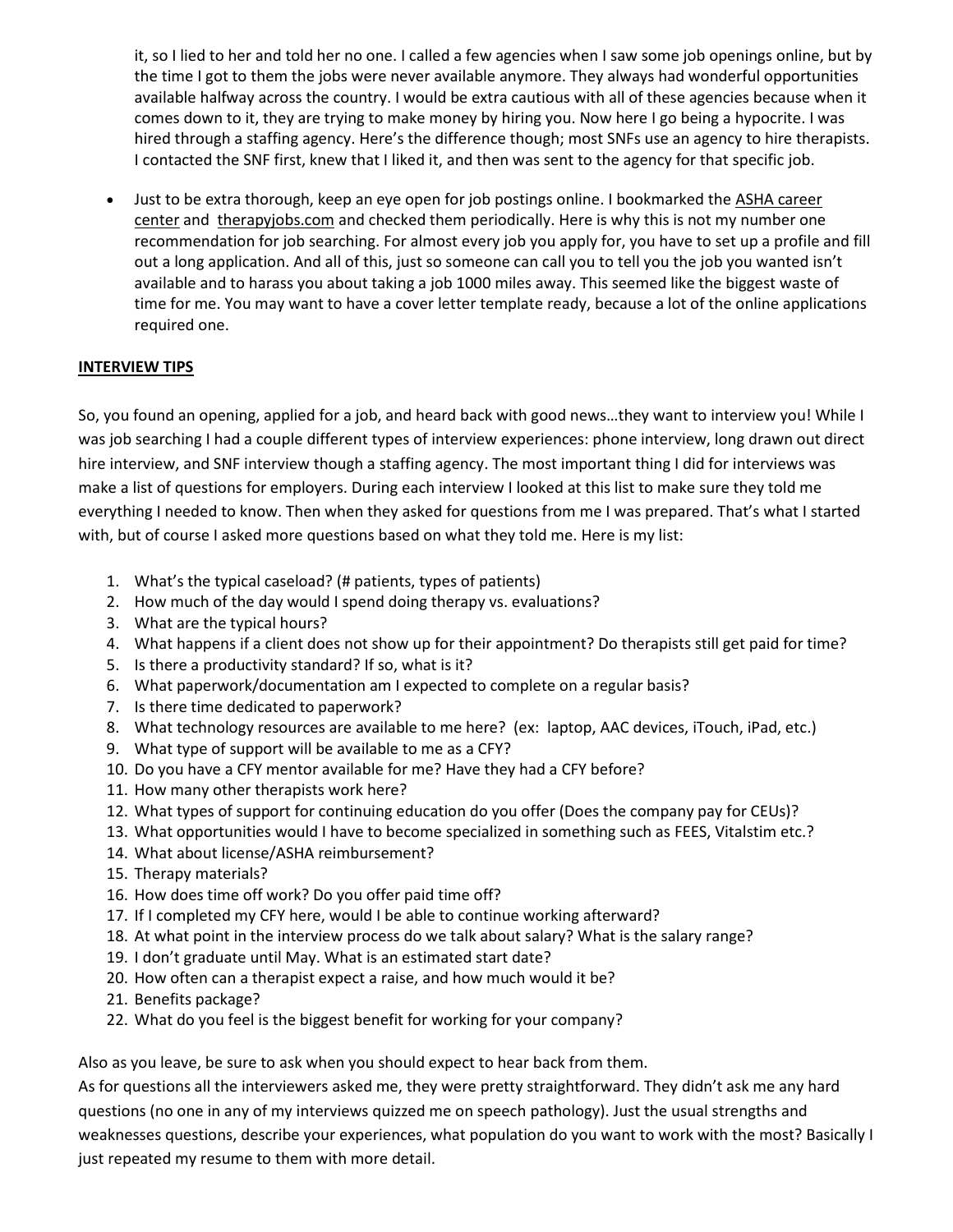- Phone Interview. I had one phone interview while I was job searching. It was for a small private practice pediatric therapy center about 2 hours from where I live. Overall the interview went well (they liked me and wanted me to come tour the facility), but I ended up stopping the process because it was too far away, and the salary and benefits just didn't compare the the other places I was looking. They contacted me and scheduled when they would call me for the interview. I read a little bit about preparing for a phone interview online, but did not follow any advice. I mean it just seemed a little ridiculous to "dress professionally" when talking on the phone. I think I was wearing workout clothes, but I was able to turn my "professional voice" on just fine. (To be honest I make professional calls in my pajamas all the time. No one can tell.) I was super nervous that I was going to forget about the call, so I taped a giant sign in my room with "PHONE INTERVIEW @ 5:30 on THURSDAY" written on it. I had my laptop opened up to a word document so I could write down important information. I also had my giant list of interview questions for them pulled up on my computer. When they called, I was on speakerphone talking to the two owners and therapists. I have never talked on a conference call, so it was a little weird to get used to. Overall it was a great interview. I preferred the other interviews where I met people face to face and got to tour the facility right away though.
- Long, Drawn out, Direct Hire Interview. This interview was all kinds of ridiculous, but I really liked the facility and therapists. They emailed me to schedule the interview, and included a questionnaire. I thought the questionnaire was kind of redundant to my resume, but whatever. They wanted it, so I did it. I was also an over-achiever and printed out samples of evaluation reports and therapy plans I had written. They liked that, but I wouldn't say it was necessary. The interview went well, but it was really long. Like 2 hours long. I got to meet all the therapists and they seemed like a great group of people. Again I asked my long list of questions. They told me they had a lot of other people to interview, but I should be able to hear back from them after the first round of interviews at the beginning of the next month. Next month rolled around, and I got a second interview. This one was a lunch interview with all the therapists. I dressed professionally as usual, but lunch included sitting on the floor of the therapy gym, eating barbecue, and chatting with the therapists about The Hunger Games. It was a nice time, but totally not what I was expecting. Afterward, I got to ask the therapists a bunch of questions about working there, before meeting with the owner again. I only talked with her for a few minutes, but she told me I could expect to hear back from her by the next Wednesday. Well next Wednesday rolls around, and I get a text from a friend from my program who I knew was also applying for the job asking me what I wore. She had an interview that day! I was a little confused. Later that evening I got an email from the facility telling me interviews were taking longer than expected, and I should hear back from them by the following Wednesday. Well I didn't hear anything from them on that Wednesday either. By the time they got back to me (about a month and a half later), I had already accepted the job I have now.
- $\bullet$
- SNF Interview. I had two interviews with SNFs, but the process was similar for both. The interview was scheduled through the staffing agency. I showed up dressed professionally. Got a tour of the facility. Then we went to the therapy office and they asked me the typical questions and answered all of my questions. Easy as pie. The only thing different about SNFs is that the interviewers can't answer questions about salary and benefits. That is all answered by the staffing agency. I left the interview and called the staffing lady to tell her I liked the facility. She contacted the therapy director and made sure they liked me. Then she called me back the same day with an offer. There is usually some time frame to accept the offer.

One of the main issues all of my classmates struggled with during interviews was negotiating salary. Salary is a big secret that no one will talk about. It's very frustrating. Obviously I am not going to post my salary online, but it wouldn't really mean much to you unless you were looking for a job in my same geographic area and in my same setting. I wish I could give you really great advice about this, but this is all I have.

 Talk with a few of your closest friends about what they have heard is a typical starting salary, what they are asking for, what they are expecting. Don't put people on the spot. It makes people very uncomfortable. When classmates hear that someone else has been given a higher wage than them they start to get secretive because it really stinks to hear that someone with the exact same qualifications as you is going to get paid more than you.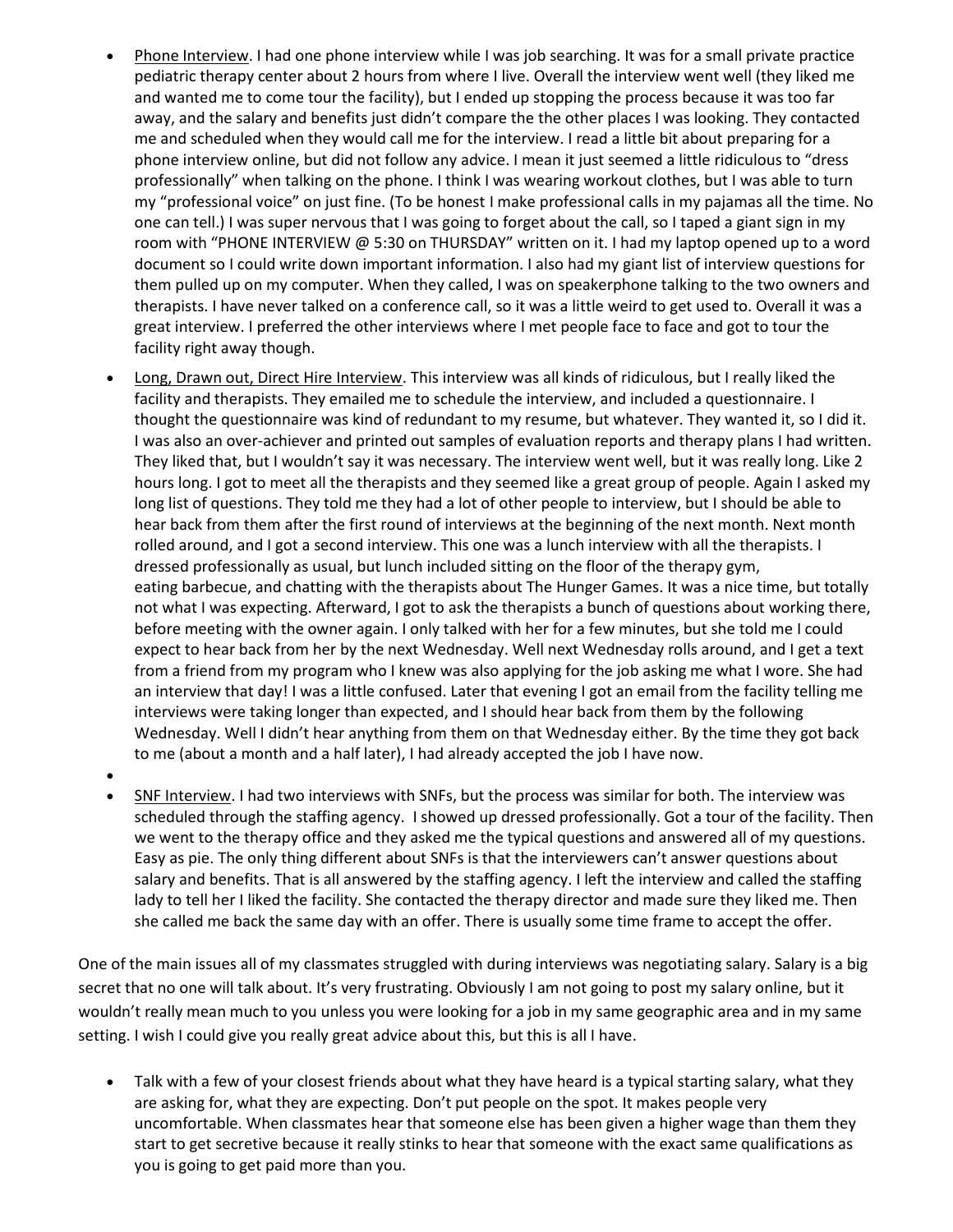- I had very specific criteria for my first job. I had to realize that it doesn't matter that that one classmate got paid a few extra dollars an hour to take a job 4 states away. I needed a job in my hometown. You can't compare salaries from 2 different geographic areas or even across settings. If you want to work for the school system it really stinks hearing people working in SNFs talk about salary because you will make less. Take a job that fits your needs and is what you want to do.
- You are worth more than you think you are, and more than companies will make you think you are. (This may not be true, but this is what I have gathered from my work experience.) Don't think of yourself as less qualified just because you are a CFY. Most places really prefer a CFY. Do you know why? You are green. You can be taught to do the job exactly how they want it done. You are not set in your ways. AND you are cheaper labor than someone who has been working for 10 years. Companies want to make money and Medicare pays the same amount for therapy from a 30 year veteran SLP or a newbie graduate CFY.
- To share my own experience, I had two interviews for different SNFs on the same day. I was negotiating salary back and forth, and I was open and honest about having another offer on the table. Company A offered what I thought was a good hourly rate with a sign on bonus. Company B offered me the same rate with a higher sign on bonus. Both companies had very similar benefits packages. Out of the blue, Company B contacted me and offered me \$5 more an hour. It was an offer I couldn't refuse and that was the job I currently have.
- Make sure you know if you will get a raise after completing your CFY. I think you should, but I did not. In my situation I got the higher rate, and an opportunity for a raise after 12 months instead of 9 months which was more ideal for me.

## **ACCEPTING A JOB**

Hopefully all of this advice pays off and you will be accepting a job in no time. My biggest advice for immediately after you accept a job is to apply for your state licensure as soon as you can. It's different in every state, but in Florida I had to have a provisional speech-language pathology license before I could start work. I waited until after I graduated to apply and that was unnecessary. I could have gotten the process started much sooner. Waiting resulted in me not starting work until the middle of June after graduating at the beginning of May. (It was actually kind of nice having time off. Consider it.) Other classmates started the day after graduation.

# **Nothing's working!? Keep Reading - Adapted from blog by Robert Hellmann**

It can be tempting to attribute a long job search to factors beyond your control. The factors that I hear jobseekers mention include age, experience (i.e. over- or under-qualified), resume gaps, weight, ethnic background, gender, or some other physical feature. While, at times, these factors and biases do cause problems for job-seekers, nine times out of ten I see that the problem is actually in their job-search strategy or execution.

**So, here's a checklist of 10 questions to ask yourself first, before attributing a long search to factors beyond your control.** Your answers will help to put you back in the driver's seat and on the road to the job you want.

**1. Are you positioning yourself effectively?** In your resume, LinkedIn profile, pitch, and emails, you should be focusing on your target audience's number-one question, "How can you help me?" This means dropping the jargon that is only relevant to your current or last job, and using the language of your next.

**2. Are you taking a "targeted" approach?** Trying to be all things to all people is a tempting strategy because this way you don't rule anything out. The problem with this approach, however, is that people are not going to take the time to figure out how you can help them. Or, they will put you in a place you don't want to be.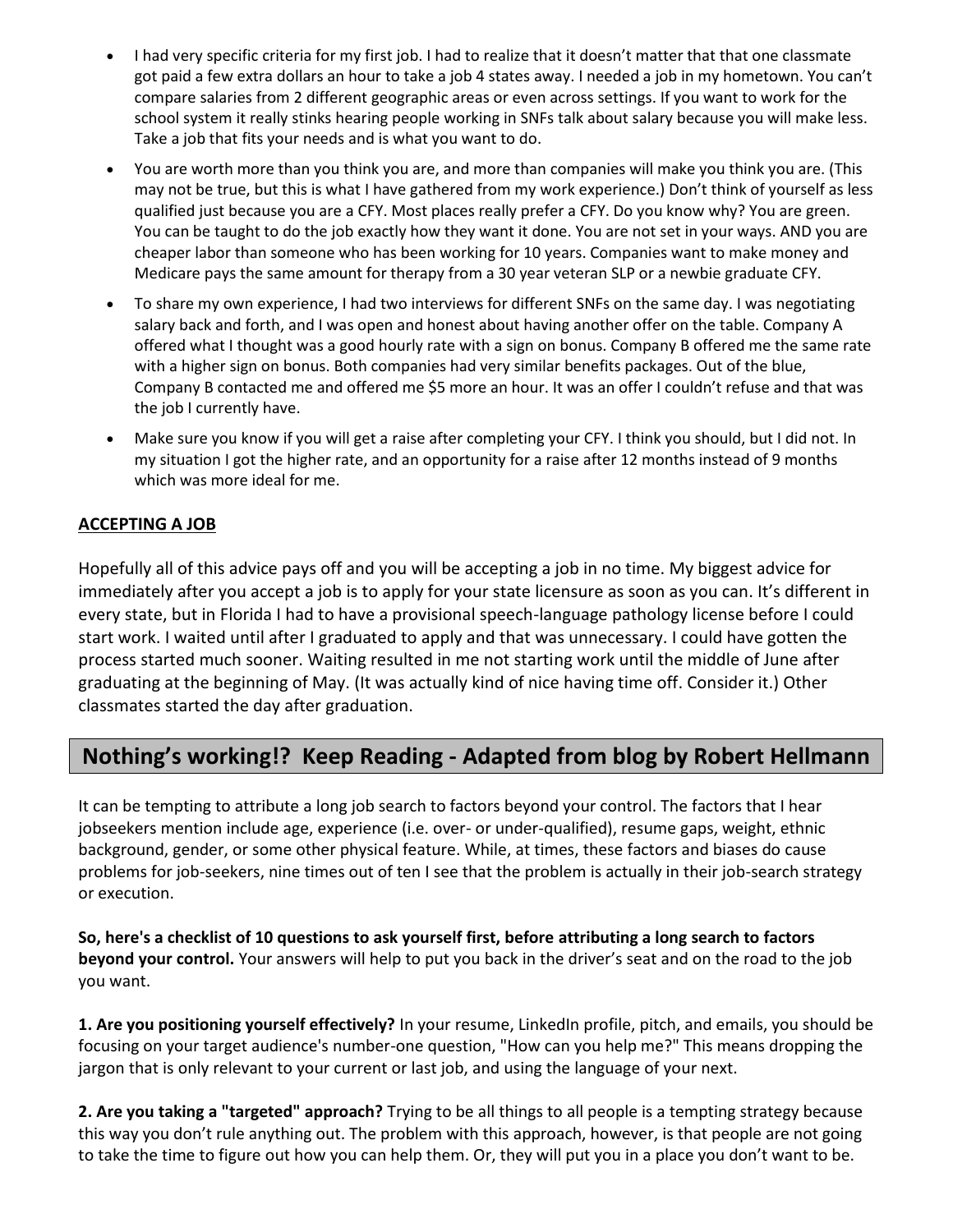Having a specific resume and pitch for each **job target** (that is, each combination of position/job description and industry/organization-type) is the way to go.

**3. Are you prioritizing your job targets, instead of going for "everything" at once?** As tempting as it is to take the kitchen-sink approach to your outreach, it really helps to prioritize and focus on one thing at a time, with some overlap. You want to be perceived as an "insider" in the industry or profession you are targeting; to do that you need to focus, build your network within your target, practice your pitch and learn more about your target as you go. Reaching out to multiple job targets at once makes attaining insider status in any one of these targets much harder to achieve.

**4. Are you going out and getting what you want, or just waiting for the ad to show up or the headhunter to call?** The most successful job hunters know how to build and leverage their network and contact "strangers" directly to get meetings. LinkedIn can be of great help with these two approaches. Don't just passively drift around in the currents hoping they'll take you to the island of your dreams. "Actively" seek out that island and then swim to it! That is, spend 80% of your time actively networking and contacting strangers directly who you want to meet, and just 20% on ads and recruiting firms.

**5. Are you being proactive at all stages of your job search?** Being proactive means you need to be following up, and keeping in touch, with people in your network or people with whom you've met. Don't let these contacts disappear into a black hole! Clients who know how to network often keep in touch with a simple "Hello and update" email. Remember, only 50% of successful networking is actually meeting people. The other 50% is keeping in touch to build real relationships.

A client illustrated the "proactive" approach by following up on an email to a hiring manager with roughly two dozen phone calls (note: he left only one or two messages). He finally got the person on the phone; they thanked him for being so persistent and gave him an interview!

**6. Are you communicating effectively?** Is your "message" getting lost because of poor delivery? Get feedback from someone on how you come across in all your communications channels – resumes, emails, phone-calls, cover letters, and in-person meetings and interviews.

**7. Are you meeting with both the right people, and enough of the right people?** At the Five O'Clock Club, we say that you must have six to 10 "things" (i.e. conversations) in the works with people who are in a position to hire you, because five of those six things will fall away through no fault of your own. Don't just hang all your hopes on that one position for which you are interviewing! Building up enough volume is key to success. Even if you are doing everything right, it's still a numbers game.

**8. Are you targeting enough positions?** If you have only 10 companies that you are going for, each with two positions that would be suitable for you (regardless of whether the position is open or filled), that means only 20 positions exist for your job target. It will thus take you forever to get a job because you have to wait for one of the 20 people to leave (or for a new job to be created). The Five O'Clock Club recommends as a rule of thumb to shoot for 200 positions that exist (i.e. open or filled) across all your job targets. Again, it's a numbers game.

**9. Are you spending at least 35 hours a week on your search if you are unemployed, and 15-plus if you are employed?** I tell unemployed clients to treat their job search like a full time job. Get to your desk at 9am and leave at 5pm. If you can only spend one hour a day on your job search, you are in for a long search.

One client told me "there are no jobs." I said well what did you do yesterday? He said, "oh, I spent an hour on my search, and then I had to take my kid to the doctor." "How about the day before that?" He said "We had family in town so I spent maybe one or two hours on my search." How about the one before that? "It was my wife's birthday so I really didn't get to do much..." He wasn't seriously looking!